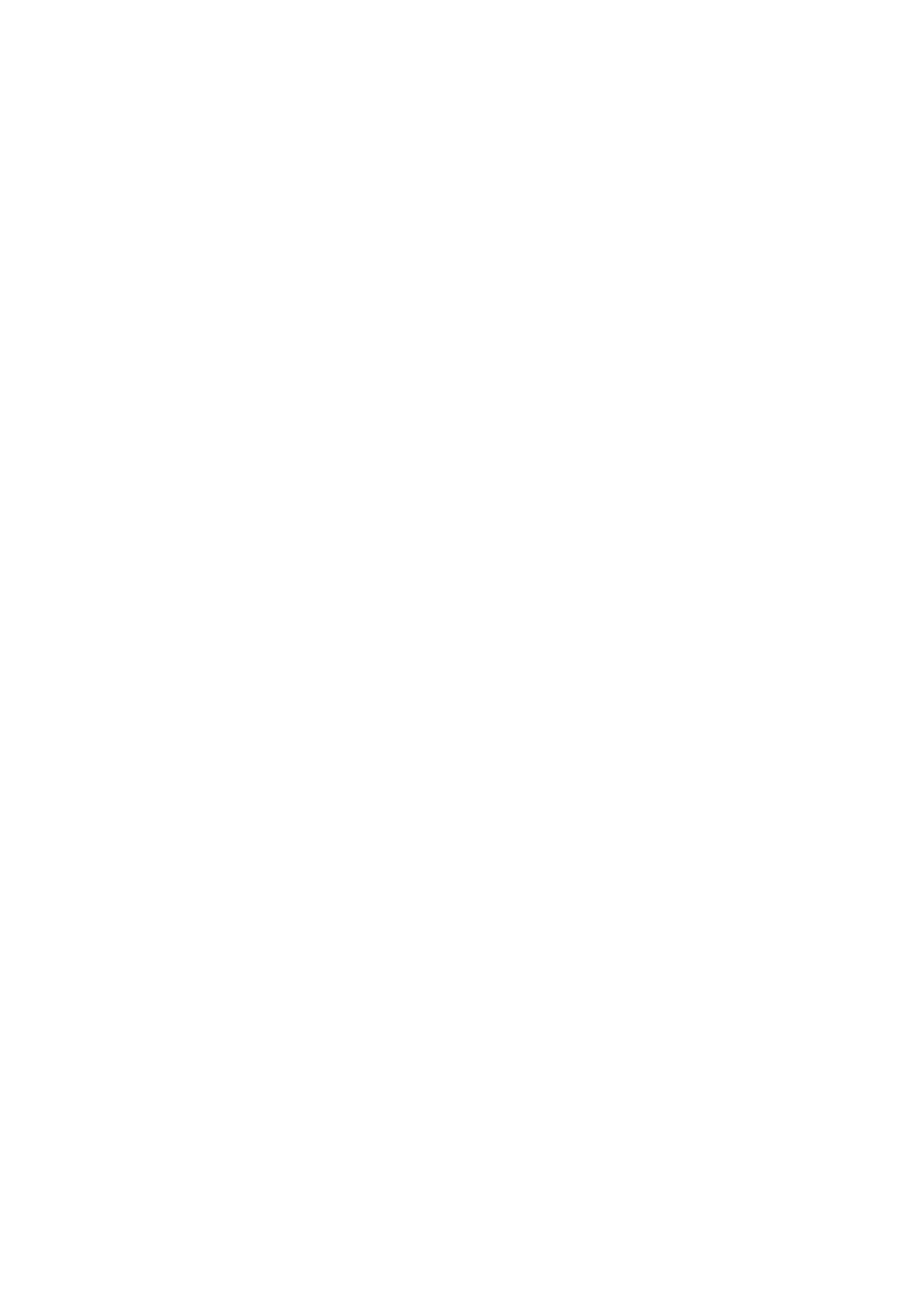# **Introduction to the fishery**

1. This report describes the licensed longline fishery for Patagonian toothfish (*Dissostichus eleginoides*) in the French exclusive economic zone (EEZ) established in 1978 around the Crozet Islands, which includes a portion of Subarea 58.6, small-scale research units (SSRUs) B, C and D, and extends into FAO Area 51 (north of 45°S), outside the CAMLR Convention Area.

2. Trials of trawl fishing, which were conducted by Japanese vessels prior to 1979 and by French vessels from 1983 to 1996 and in 2000, have since been discontinued. A joint survey between France and Japan first conducted longline fishing in Subarea 58.6 in 1997, and this method has been used in the fishery since then.

3. The fishery is open year-round, but most fishing effort takes place in February and March when the fishery in the French EEZ at the Kerguelen Islands (Division 58.5.1) is closed. A high level of catch depredation (Tixier et al., 2010) by killer whales (*Orcinus orca*) is the main reason why fishers avoid fishing in Subarea 58.6. Fishing effort in this area concentrates on the Crozet shelf slope and on the eastern part of the del Cano Rise.

4. Within the French EEZs, catch limits for target and by-catch species, as well as vessel licensing, are allocated by France. French management measures (TAAF annual decrees), specific to the EEZ at Crozet Island, have restricted the longline fishery to waters outside the 12 n miles and no shallower than 500 m. A size limit has been set at 60 cm total length and every vessel must carry a scientific observer and must offload its catch only at Réunion Island. In 2017, a catch limit set by France of 1 300 tonnes was allocated to eight longliners.

5. An analysis presented in WG-FSA-14/10 estimated that the depredation of *D. eleginoides* by killer whales and sperm whales (*Physeter macrocephalus*) over the period 2003 to 2013 was 2 568 tonnes; this implies a depredation rate of 28% of all fish caught for this decade.

6. A pot-trial cruise was conducted in February 2010 [\(WG-FSA-10/10\)](http://www.ccamlr.org/en/wg-fsa-10/10) to try to find solutions to the depredation problem (and to reduce bird mortality). However, while whale depredation and bird by-catch is eliminated using pot gear, the catch rates of the target species were reduced and the by-catch of king crabs (*Lithodes murrayi* and *Paralomis aculeata*) was considerable.

# **Reported catches**

7. Reported catches of *D. eleginoides* are presented in Table 1; the highest reported catch of 1 158 tonnes was recorded in 2002. In 2017, the catch (to the end of July 2017) for the French EEZ in Subarea 58.6 was 822 tonnes (Table 1).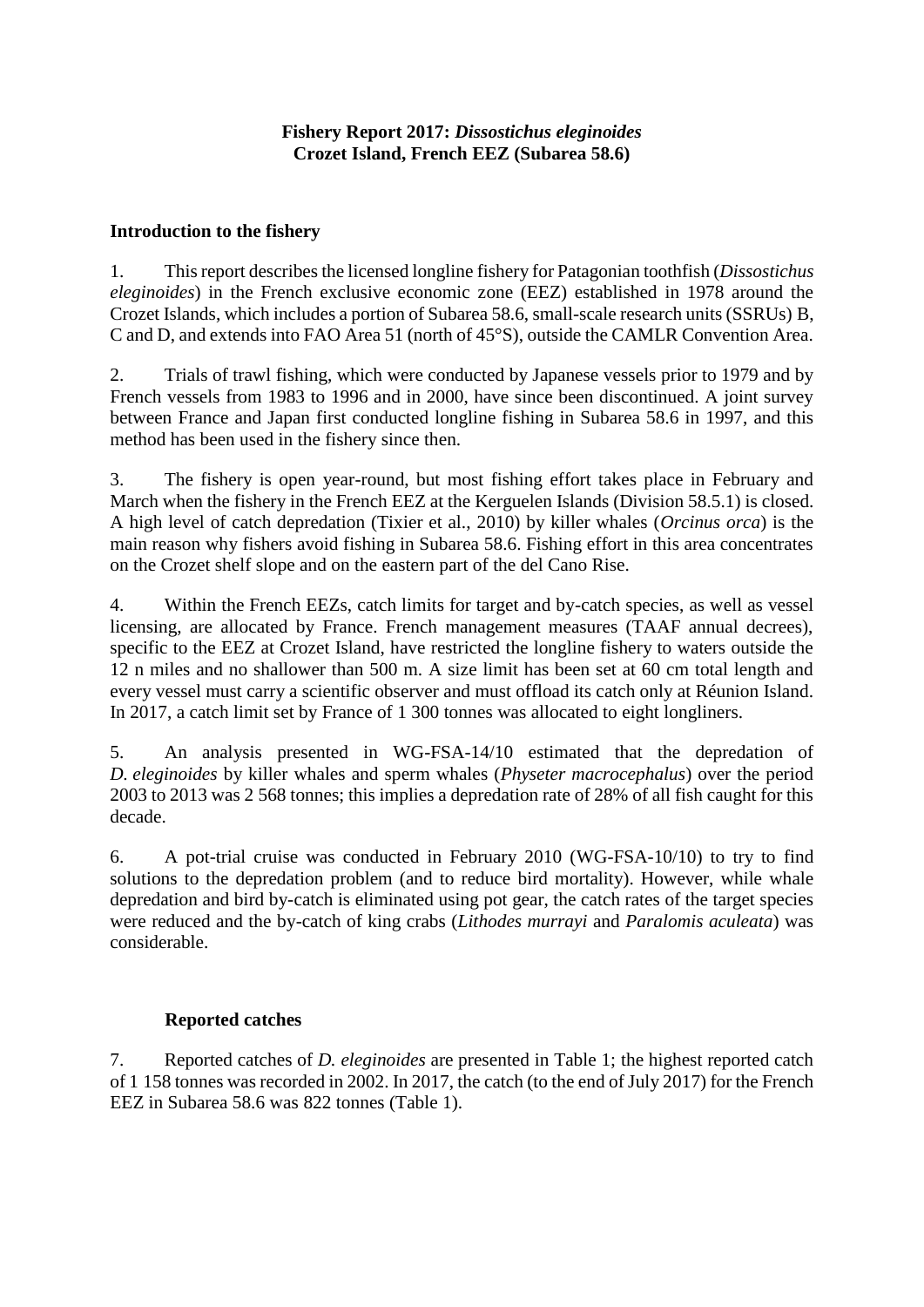Table 1: Catch history of *Dissostichus eleginoides* in the French EEZ at Crozet Islands (Subarea 58.6). The IUU estimate is for all of Subarea 58.6, including the South African EEZ. (Source: STATLANT data for past seasons, fine-scale data for the current season.)

| Season | Reported<br>catch<br>(tonnes) | Estimated<br><b>IUU</b> catch<br>(tonnes) | Total removal<br>(tonnes) |
|--------|-------------------------------|-------------------------------------------|---------------------------|
| 1977   | 6                             | $\boldsymbol{0}$                          | 6                         |
| 1978   | 370                           | $\overline{0}$                            | 370                       |
| 1983   | 17                            | $\theta$                                  | 17                        |
| 1987   | 488                           | $\overline{0}$                            | 488                       |
| 1988   | 21                            | $\overline{0}$                            | 21                        |
| 1994   | 56                            | $\mathbf{0}$                              | 56                        |
| 1995   | 115                           | $\theta$                                  | 115                       |
| 1996   | 3                             | 7875                                      | 7878                      |
| 1997   | 413                           | 11760                                     | 12173                     |
| 1998   | 787                           | 1758                                      | 2545                      |
| 1999   | 877                           | 1845                                      | 2722                      |
| 2000   | 1017                          | 1430                                      | 2447                      |
| 2001   | 1091                          | 685                                       | 1776                      |
| 2002   | 1158                          | 720                                       | 1878                      |
| 2003   | 531                           | 302                                       | 833                       |
| 2004   | 537                           | 380                                       | 917                       |
| 2005   | 559                           | 12                                        | 571                       |
| 2006   | 775                           | 55                                        | 830                       |
| 2007   | 410                           | $\overline{0}$                            | 410                       |
| 2008   | 823                           | 224                                       | 1047                      |
| 2009   | 885                           | $\boldsymbol{0}$                          | 885                       |
| 2010   | 663                           | $\theta$                                  | 663                       |
| 2011   | 703                           | $\overline{0}$                            | 703                       |
| 2012   | 673                           | $\ast$                                    | 673                       |
| 2013   | 840                           | $\ast$                                    | 840                       |
| 2014   | 778                           | $\ast$                                    | 778                       |
| 2015   | 868                           | ∗                                         | 868                       |
| 2016   | 1054                          | *                                         | 1054                      |
| 2017** | 822                           | *                                         | 822                       |

\* Not estimated.

\*\* Data to July 2017.

8. Fishing effort in the French EEZ in Subarea 58.6 is concentrated around the islands, with the highest catches of *D. eleginoides* (>1 000 tonnes) being recorded from SSRUs C and D.

### **Illegal, unreported and unregulated (IUU) fishing**

9. Illegal, unreported and unregulated (IUU) fishing was first detected in Subarea 58.6 in 1996 and peaked the following year at an estimated 11 760 tonnes (Table 1).

10. IUU fishing activities were not detected in Subarea 58.6 in the Crozet Islands EEZ during 2006 and 2007, however, IUU activities were detected in Subarea 58.6 outside the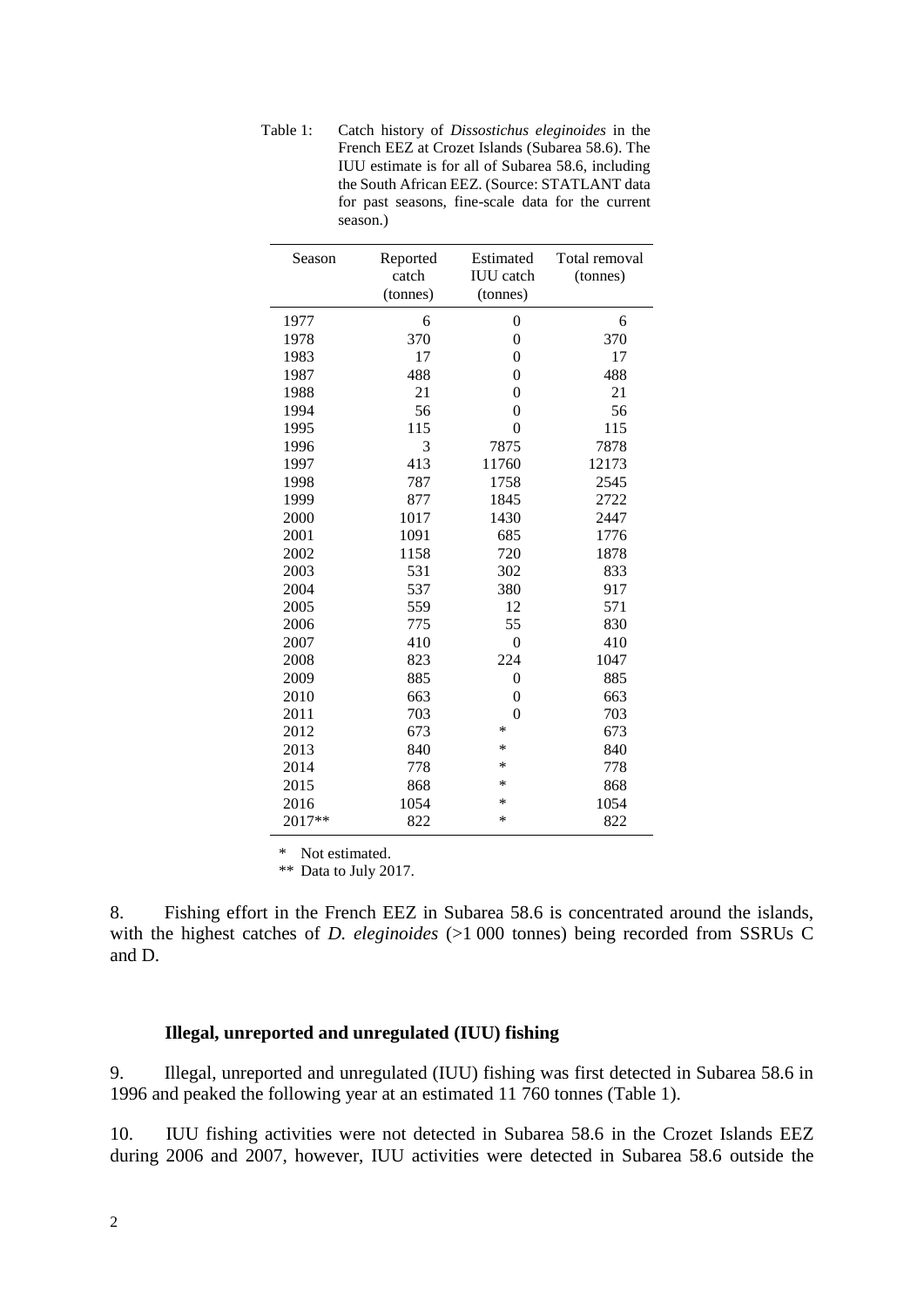Crozet Islands EEZ during the winter of 2006. IUU activity in the Crozet Islands EEZ cannot be discounted during 2006 or 2007 due to nearby IUU activity in those years. There was a single IUU vessel sighting in 2008 and two IUU-listed vessels were observed during 2012. A further IUU fishing vessel was sighted during 2013. During the 2014 fishing season, both old and recent IUU fishing gear was recovered on four occasions, however, there were no observations of IUU-listed vessels in this subarea. No IUU fishing activities were detected during 2015 or 2017, however, IUU fishing gear was found during 2016.

11. Following the recognition of methodological issues in its assessment, no estimates of IUU catch of *Dissostichus* spp. have been provided since 2011 (SC-CAMLR-XXIX, paragraph 6.5).

### **Data collection**

#### **Biological data**

12. The collection of biological data is conducted as part of the CCAMLR Scheme of International Scientific Observation. In longline fisheries targeting *D. eleginoides*, biological data collection includes representative samples of length, weight, sex and maturity stage, as well as collection of otoliths for age determination of the target and most frequently taken by-catch species.

#### **Length distributions of catches**

13. The length-frequency distributions of *D. eleginoides* caught in this fishery from 2008 to 2017 are presented in Figure 1. The majority of *D. eleginoides* caught ranged from 50 to 120 cm in length, with a single mode for all seasons at approximately 60–80 cm. These lengthfrequency distributions are unweighted (i.e. they have not been adjusted for factors such as the size of the catches from which they were collected). The interannual variability exhibited in the figure may reflect differences in the fished population but is also likely to reflect changes in the gear used, the number of vessels in the fishery and the spatial and temporal distribution of fishing.



Figure 1: Annual length-frequency distributions of *Dissostichus eleginoides* caught in the French EEZ at the Crozet Islands, Subarea 58.6, from 2008 to 2017. The number of hauls from which fish were measured (N) and the number of fish measured (n) in each year are provided.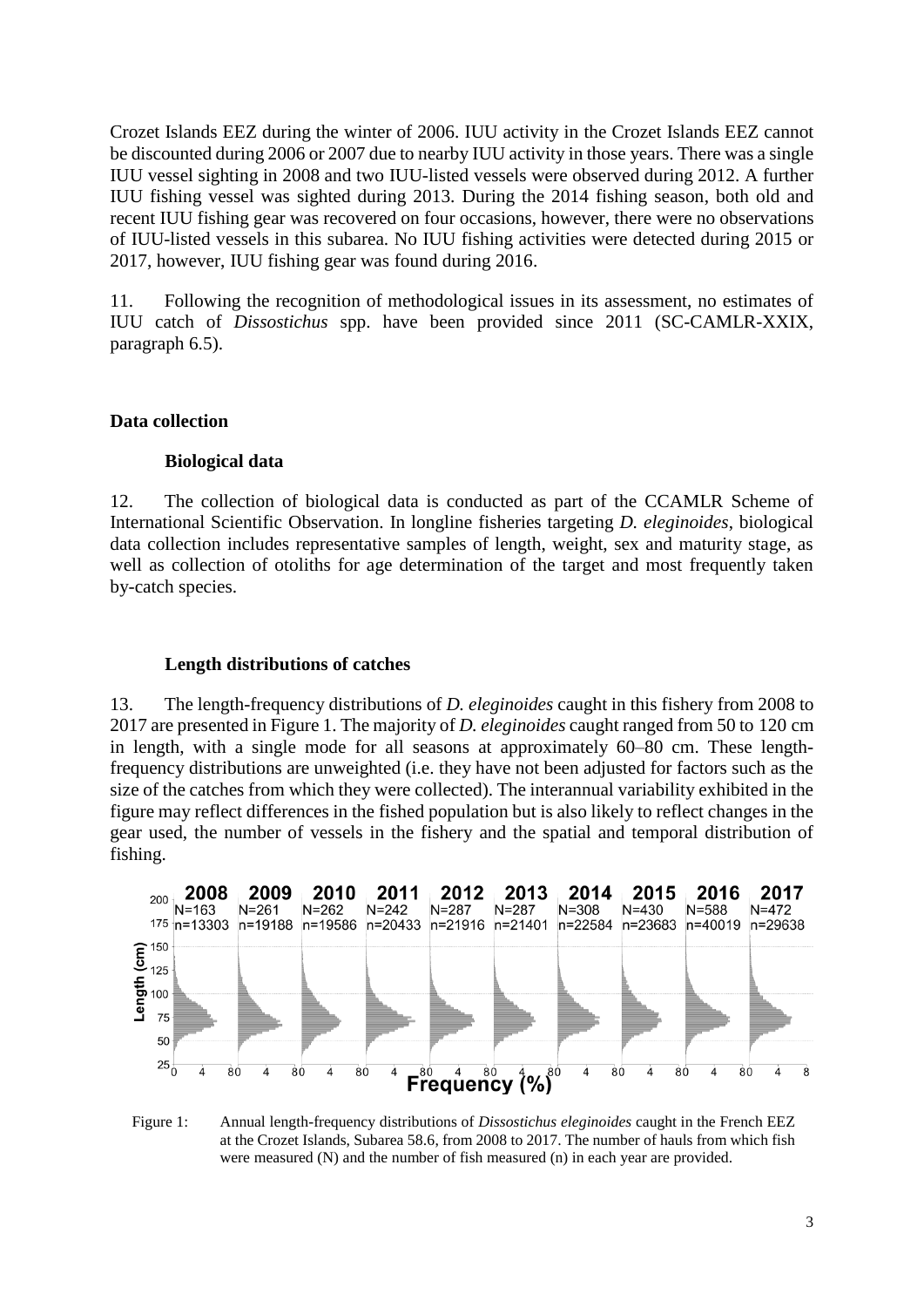### **Tagging**

14. Within the French EEZ, vessels are required to tag and release toothfish at a rate of 1 fish per tonne of green weight caught throughout the season.

15. Tagging commenced in 2005 and to date, 9 671 fish have been tagged, of which 655 have been recaptured (Table 2).

| Table 2: | The number of individuals of <i>Dissostichus eleginoides</i> tagged and recaptured in each year in the |
|----------|--------------------------------------------------------------------------------------------------------|
|          | French EEZ in Subarea 58.6 (*: incomplete data).                                                       |

| Year  | Tagged |      |          |                |          |                |      | Recaptured     |                |          |                |                |              |                |
|-------|--------|------|----------|----------------|----------|----------------|------|----------------|----------------|----------|----------------|----------------|--------------|----------------|
|       |        | 2006 | 2007     | 2008           | 2009     | 2010           | 2011 | 2012           | 2013           | 2014     | 2015           | 2016           | $2017*$      | Total          |
| 2005  | 90     |      | $\theta$ | $\overline{0}$ | $\theta$ |                | 0    | $\overline{0}$ | $\theta$       | $\theta$ | $\theta$       | $\overline{0}$ | $\mathbf{0}$ | $\overline{c}$ |
| 2006  | 1162   | 12   | 9        | 5              | 18       | 12             | 7    | 12             | $\overline{2}$ |          | $\overline{2}$ | 3              | $\Omega$     | 83             |
| 2007  | 527    |      | 3        | 13             | 7        | 5              | 4    |                | $\overline{0}$ | 3        | $\theta$       | $\overline{0}$ | T            | 37             |
| 2008  | 550    |      |          | 4              | 21       | 7              | 8    | 3              | 9              | 3        | 4              | 3              | T.           | 63             |
| 2009  | 679    |      |          |                | 8        | 19             | 11   | 7              | 10             | 7        | 8              | 5              | 4            | 79             |
| 2010  | 629    |      |          |                |          | $\overline{0}$ | 5    | 10             | $\overline{2}$ | 4        | 4              | 3              | 4            | 32             |
| 2011  | 727    |      |          |                |          |                | 4    | 12             | 5              | 6        | 4              | 5              | T            | 37             |
| 2012  | 693    |      |          |                |          |                |      | 1              | 24             | 20       | 8              | 6              | 2            | 61             |
| 2013  | 852    |      |          |                |          |                |      |                | 8              | 18       | 23             | 16             | 9            | 74             |
| 2014  | 839    |      |          |                |          |                |      |                |                | 4        | 26             | 21             | 10           | 61             |
| 2015  | 927    |      |          |                |          |                |      |                |                |          | 6              | 34             | 23           | 63             |
| 2016  | 1176   |      |          |                |          |                |      |                |                |          | $\theta$       | 13             | 38           | 51             |
| 2017* | 820    |      |          |                |          |                |      |                |                |          |                |                | 12           | 12             |
| Total | 9671   |      |          |                |          |                |      |                |                |          |                |                |              | 655            |

16. One fish which was tagged in Subarea 58.6 was recaptured in Subarea 58.7 and another in the Southern Indian Ocean Fisheries Agreement (SIOFA) zone. Again, tagged fish from the Kerguelen Plateau (34 from Division 58.5.1 – Kerguelen and 53 from Division 58.5.2 – Heard Island) have been recovered in the Crozet EEZ. Despite these long-distance movements of subadult/adult fish, the proportion of exchange between stocks is still unknown and only one fish from Crozet Island has been recovered eastward on the Kerguelen Plateau.

#### **Life-history parameters**

### **Data collection**

17. The life history of *D. eleginoides* is characterised by slow growth, low fecundity and late maturity. *Dissostichus eleginoides* appear to have protracted spawning periods, taking place mainly in winter, but which may start as early as late autumn and extend into spring. *Dissostichus eleginoides* are thought to spawn in deep water around South Georgia Island (Subarea 48.3), Bouvet Island (Subarea 48.6) and on the Kerguelen Plateau (Divisions 58.5.1 and 58.5.2), but data in Subarea 58.6 (Crozet) are still not available.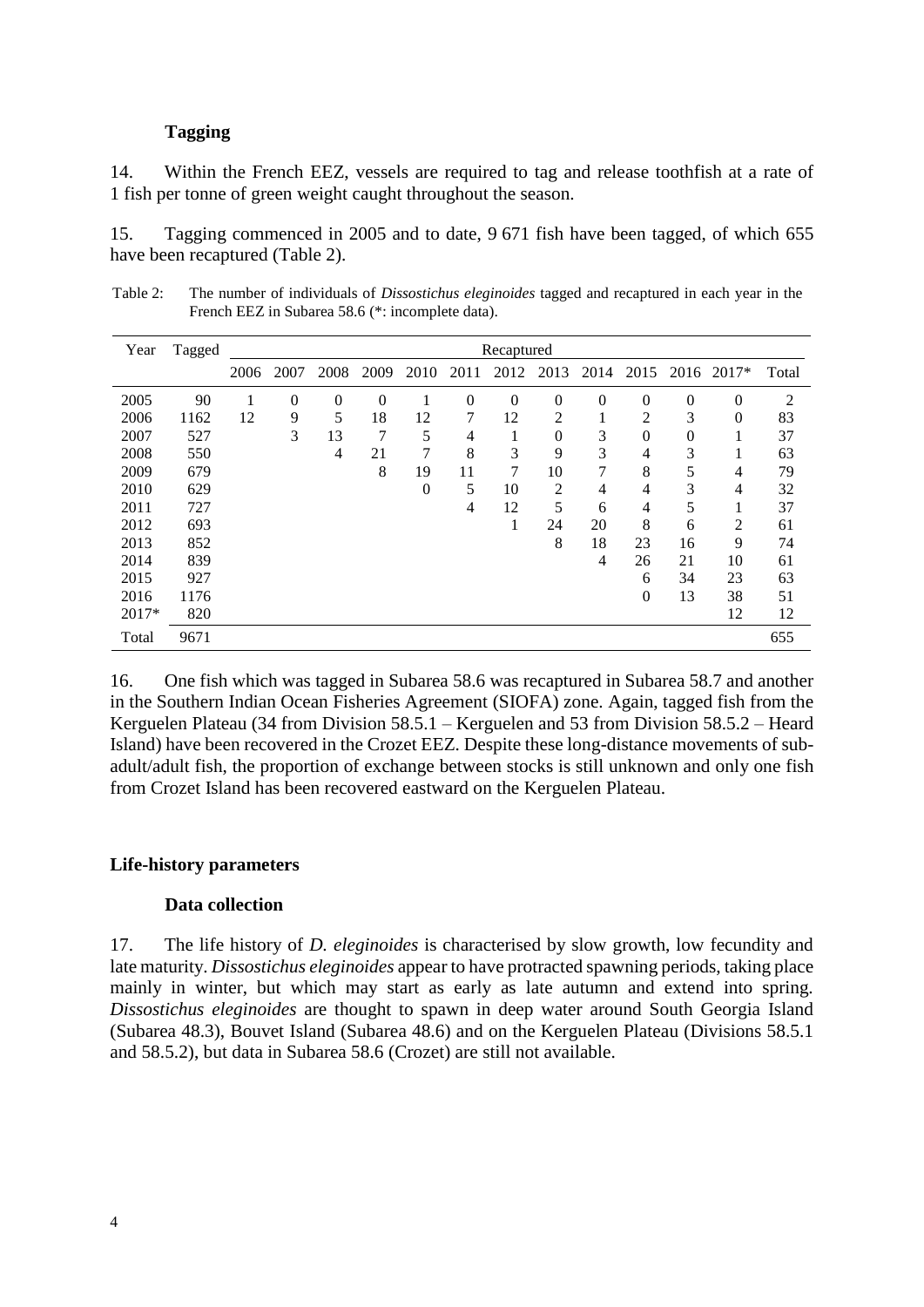### **Parameter estimates**

18. There are no specific life-history parameters for *D. eleginoides* in the French EEZ. However, the metapopulation of the Indian Ocean sector has been validated by Appleyard et al. (2004) and thus it is likely that the parameters used in the stock assessment for Heard Island, such as growth rate and natural mortality, would be valid for the stock in Subarea 58.6. Agespecific data from Crozet otolith sampling are available since 2015.

# **Stock assessment status**

19. A preliminary stock assessment using CASAL was first presented during the 2013 meeting of the Working Group on Fish Stock Assessment (WG-FSA) (WG-FSA-13/05).

20. WG-FSA-17/59 presented an updated stock assessment of *D. eleginoides* at Crozet Islands (Subarea 58.6 inside the French EEZ). Outputs from a series of model runs were considered which included updated depredation rates and tag-shedding estimates.

# **By-catch of fish and invertebrates**

# **Fish by-catch**

21. Primary by-catch species from the longline fishery at Crozet Islands are the ridge-scaled grenadier (*Macrourus carinatus*), rajid (*Amblyraja taaf*) and blue antimora (*Antimora rostrata*). The latter species is fully discarded, while the others are partly or totally retained.

22. Catch limits for by-catch (macrourids, rajids and other species) inside the French EEZ are set by France. Avoidance of high level by-catch areas has been promoted and the cut-off protocol is in force to follow the CCAMLR recommendations.

23. The by-catch in the French EEZ at Crozet Islands consists predominantly of macrourids. The maximum catch since 2005 of 193 tonnes (Table 3) was reported in 2009 and amounts to 22% of the target catch in that year.

# **Invertebrate by-catch including VME taxa**

24. There are no vulnerable marine ecosystems (VMEs) or VME Risk Areas designated in the French EEZ. Fishery observers have protocols to collect information about benthos taxa, including VME taxa.

# **Mitigation measures**

25. WG-FSA recommended that areas with high by-catch rates should be avoided and noted that from 2012, vessels have received a recommendation to avoid the areas of high by-catch.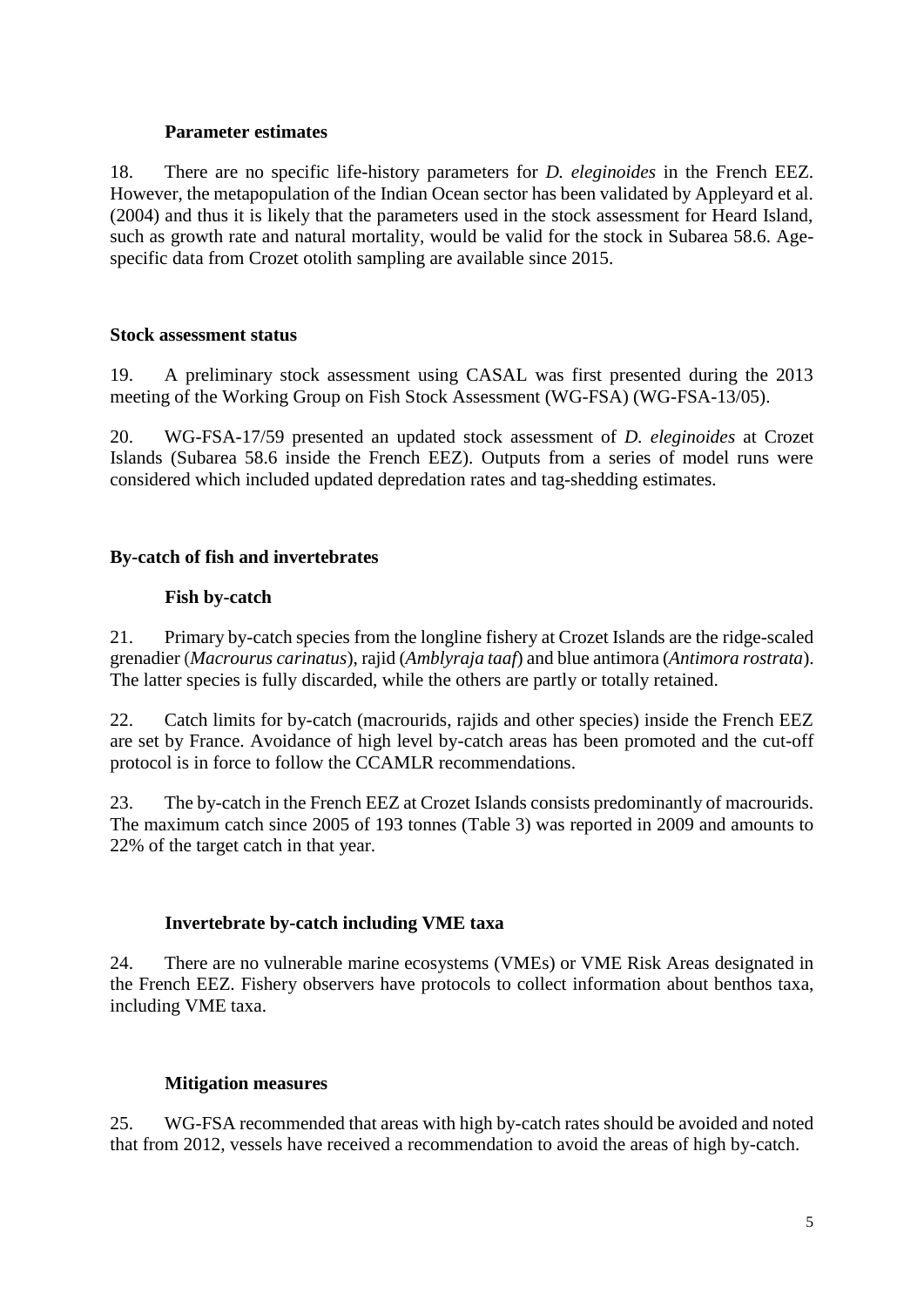Table 3: Catch history for by-catch species (macrourids, rajids and *Antimora rostrata*) taken in the longline fishery for *Dissostichus eleginoides* in the French EEZ in Subarea 58.6 and Area 51. (Source: fine-scale data.) (2017: partial data, to July 2017.)

| Season | <b>Macrourids</b>          | Rajids                     |                          | Antimora rostrata          |
|--------|----------------------------|----------------------------|--------------------------|----------------------------|
|        | Reported catch<br>(tonnes) | Reported catch<br>(tonnes) | Number<br>released alive | Reported catch<br>(tonnes) |
| 2005   | 132                        | 93                         |                          | 67                         |
| 2006   | 149                        | 121                        |                          | 53                         |
| 2007   | 117                        | 83                         | 2118                     | 43                         |
| 2008   | 135                        | 46                         | 11397                    | 64                         |
| 2009   | 193                        | 46                         | 17730                    | 79                         |
| 2010   | 113                        | 56                         | 6836                     | 78                         |
| 2011   | 93                         | 29                         | 2484                     | 23                         |
| 2012   | 96                         | 75                         | 2448                     | 21                         |
| 2013   | 64                         | 29                         | 273                      | 17                         |
| 2014   | 92                         | 53                         | 9684                     | 36                         |
| 2015   | 109                        | 17                         | 22575                    | 75                         |
| 2016   | 120                        | 33                         | 28395                    | 142                        |
| 2017   | 87                         | 20                         | 22358                    | 46                         |

### **Incidental mortality of seabirds and marine mammals**

### **Incidental mortality**

26. A summary of the bird mortalities by longline fisheries in the French EEZ at Crozet Islands since 2007 is presented in Table 4. The three most common species injured or killed in the fishery were white-chinned petrel (*Procellaria aequinoctialis*), northern giant petrel (*Macronectes halli*) and grey petrel (*P. cinerea*). Night-setting requirements have been highly effective in removing the previously high levels of albatross mortality.

27. In 2017, there were four bird mortalities observed inside the French EEZ in Subarea 58.6, all of which were white-chinned petrels (Table 4).

| Season | aequinoctialis | Procellaria Macronectes Procellaria<br>halli | cinerea |
|--------|----------------|----------------------------------------------|---------|
| 2007   |                | 1                                            |         |
| 2008   | 32             |                                              |         |
| 2009   | 19             | 3                                            |         |
| 2010   | 27             |                                              |         |
| 2011   | 7              | 1                                            |         |
| 2012   | 17             |                                              |         |
| 2013   | 13             |                                              |         |
| 2014   | 6              |                                              |         |
| 2015   | 11             |                                              |         |
| 2016   | 6              |                                              |         |
| 2017   |                |                                              |         |

Table 4: Incidental mortality of birds in the French EEZ in Subarea 58.6 since 2007.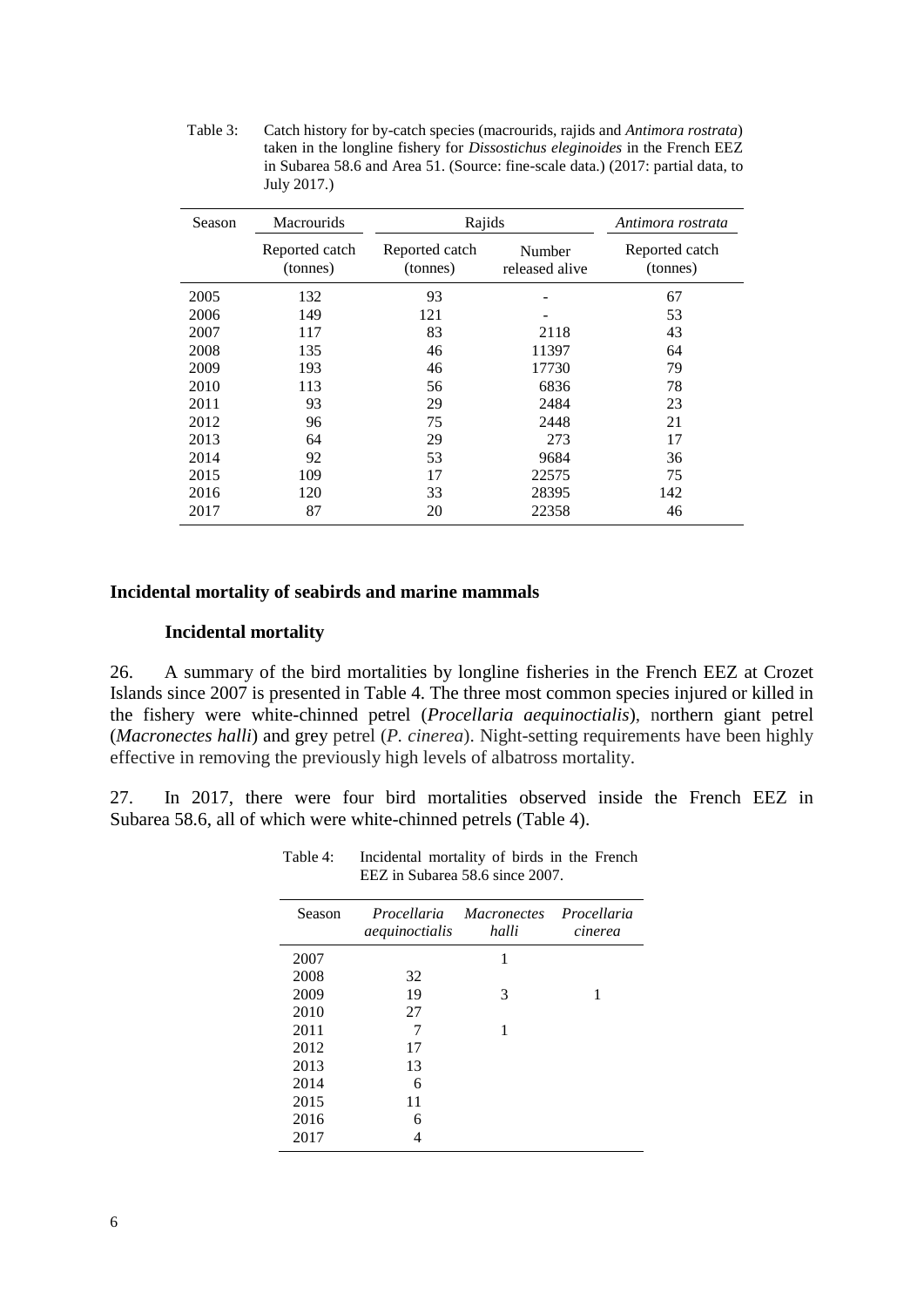28. The level of risk of incidental mortality of birds in the French EEZ at Crozet Islands in Subarea 58.6 is considered to be high (category 5) (SC-CAMLR-XXX, Annex 8, paragraph 8.1).

29. There have been no reports of incidental mortalities of mammals since 2007.

### **Mitigation measures**

30. The requirements of Conservation Measure (CM) 25-02 'Minimisation of the incidental mortality of seabirds in the course of longline fishing or longline fishing research in the Convention Area' apply to this fishery. France has applied the CCAMLR mitigation measures for the last seasons and these will continue for the upcoming fishing seasons.

31. Additional measures will also be applied (WG-IMAF-11/10 Rev. 1), including:

- (i) changes to the bird exclusion device to ensure it is effective in all weather conditions
- (ii) closure of fishing areas and quota allocation reduction to vessels that have high by-catch rates
- (iii) education and training will be strengthened by regular meetings between TAAF and masters of fishing vessels with high by-catch.

### **Ecosystem implications and effects**

32. There is no formal evaluation available for this fishery.

### **Current management advice and conservation measures**

33. In addition to those CCAMLR conservation measures that are applied in this fishery, various national conservation and fisheries enforcement measures are applicable, such as:

- annual catch limit and limitation on the number of longline vessels allowed to operate in the fishery (seven)
- allocation of fishing effort permitting not more than two longliners simultaneously per  $0.5^{\circ}$  latitude  $\times$  1° longitude rectangle
- obligatory vessel logbooks
- one French observer on board each licensed vessel
- minimum fishing depth limit of 500 m
- minimum legal size limit for *D. eleginoides* of 60 cm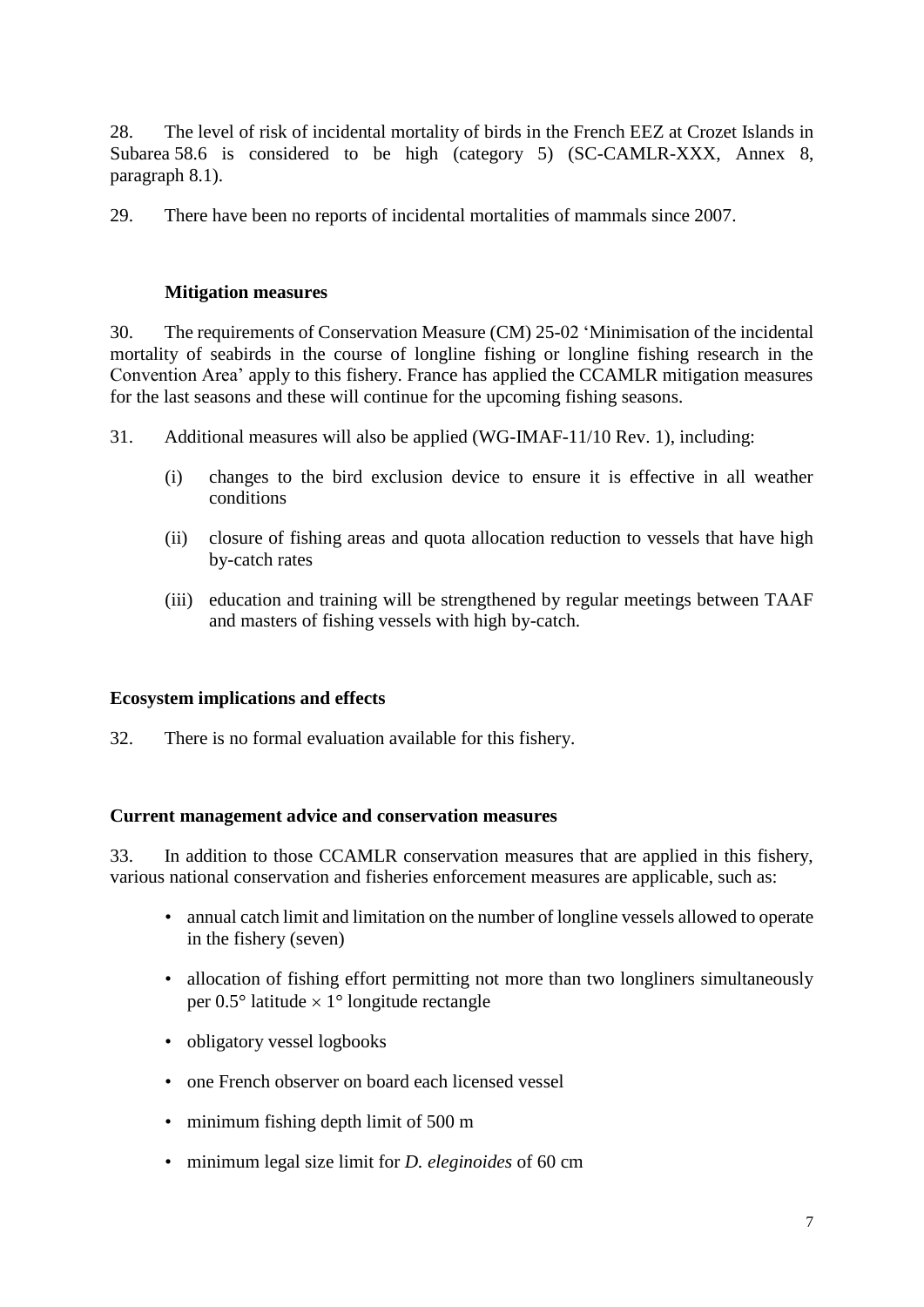- mitigation measures for the reduction of bird mortality
- a single catch landings site at Réunion Island
- unless retained for commercial processing, all skates are to be released alive
- mandatory port inspection.

34. The limits in force and the advice of WG-FSA to the Scientific Committee for the forthcoming season are:

- (i) WG-FSA-17 agreed that the catch limit set by France of 1 100 tonnes in 2018, which allows for average depredation rates (527 tonnes, based on the average of the last three years), is consistent with the CCAMLR decision rules for the model runs presented
- (ii) no new information was available on the state of fish stocks in Subarea 58.6 outside areas of national jurisdiction. The Working Group therefore recommended that the prohibition of directed fishing for *D. eleginoides*, described in CM 32-02, remain in force in 2018
- (iii) WG-FSA requested more details on the time series of catches (summarised in the Subarea 58.6 Fishery Report, Appendix 1) used in the assessment and that for future assessments the full model diagnostic summaries developed by WG-SAM-15 should be presented with an assessment.

#### **References**

- Appleyard, S.A., R. Williams and R.D. Ward. 2004. Population genetic structure of Patagonian toothfish in the West Indian Ocean sector of the Southern Ocean. *CCAMLR Science*, 11: 21–32.
- Tixier, P., N. Gasco, G. Duhamel, M. Viviant, M. Authier and C. Guinet. 2010. Interactions of Patagonian toothfish fisheries with killer and sperm whales in the Crozet Islands Exclusive Economic Zone: an assessment of depredation levels and insights on possible mitigation strategies. *CCAMLR Science*, 17: 179–195.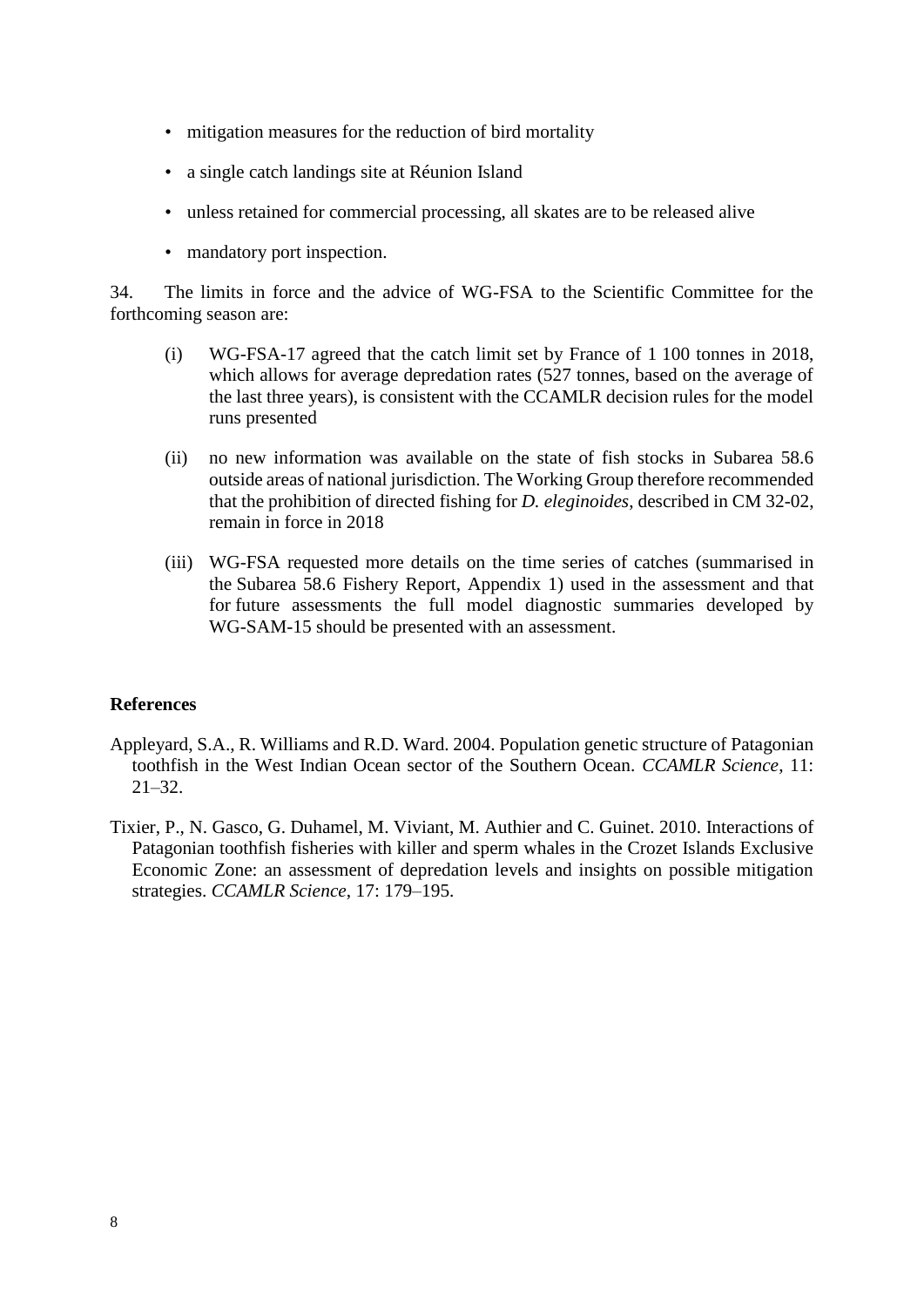# Appendix 1

| Time series of catches in tonnes used in the 2017 assessment (WG-FSA-17/59) |  |
|-----------------------------------------------------------------------------|--|
|-----------------------------------------------------------------------------|--|

| Fishing<br>Trawl<br>seasons |                          | Longline | Longline | Total                    | IUU      | Total                    |                | <b>Estimated depredation</b> | Total with  |  |
|-----------------------------|--------------------------|----------|----------|--------------------------|----------|--------------------------|----------------|------------------------------|-------------|--|
|                             |                          | east     | west     |                          | longline |                          |                | $\%$                         | depredation |  |
| 1977                        | 6                        |          |          |                          |          | 6                        |                |                              | 6           |  |
| 1978                        | 370                      |          |          |                          |          | 370                      |                |                              | 370         |  |
| 1979                        | $\sim$                   |          |          |                          |          | $\overline{\phantom{a}}$ |                |                              |             |  |
| 1980                        | $\blacksquare$           |          |          |                          |          | $\overline{\phantom{a}}$ |                |                              |             |  |
| 1981                        |                          |          |          |                          |          |                          |                |                              |             |  |
| 1982                        |                          |          |          |                          |          |                          |                |                              |             |  |
| 1983                        | 15                       |          |          |                          |          | 15                       | ۰              |                              | 15          |  |
| 1984                        | $\sim$                   |          |          |                          |          | ÷                        |                |                              |             |  |
| 1985                        | $\blacksquare$           |          |          |                          |          | $\blacksquare$           |                |                              |             |  |
| 1986                        |                          |          |          |                          |          |                          |                |                              |             |  |
| 1987                        |                          |          |          |                          |          |                          |                |                              |             |  |
| 1988                        | 491                      |          |          |                          |          | 491                      |                |                              | 491         |  |
| 1989                        | 14                       |          |          |                          |          | 14                       |                |                              | 14          |  |
| 1990                        | $\overline{\phantom{a}}$ |          |          |                          |          | $\overline{\phantom{0}}$ | $\overline{a}$ |                              |             |  |
| 1991                        | $\overline{\phantom{0}}$ |          |          |                          |          |                          |                |                              |             |  |
| 1992                        | 13                       |          |          |                          |          | 13                       |                |                              | 13          |  |
| 1993                        |                          |          |          |                          |          |                          | ۰              |                              |             |  |
| 1994                        | 56                       |          |          |                          |          | 56                       |                |                              | 56          |  |
| 1995                        | 114                      |          |          |                          |          | 114                      |                |                              | 114         |  |
| 1996                        | 3                        |          |          |                          | 87       | 90                       |                |                              | 90          |  |
| 1997                        |                          |          |          | $\overline{\phantom{m}}$ | 18900    | 18901                    |                |                              | 18901       |  |
| 1998                        |                          |          |          | $\overline{\phantom{a}}$ | 1765     | 1765                     | ٠              |                              | 1765        |  |
| 1999                        | 48                       |          |          |                          | 500      | 548                      |                |                              | 548         |  |
| 2000                        | $\blacksquare$           | 193      | 6        | 199                      | 220      | 419                      |                |                              | 419         |  |
| 2001                        | $\blacksquare$           | 812      | 3        | 815                      | 100      | 915                      |                |                              | 915         |  |
| 2002                        | $\blacksquare$           | 1054     | 17       | 1071                     | 630      | 1701                     |                |                              | 1701        |  |
| 2003                        | $\sim$                   | 603      | 80       | 683                      | $100\,$  | 783                      | $\overline{a}$ |                              | 783         |  |

(continued)